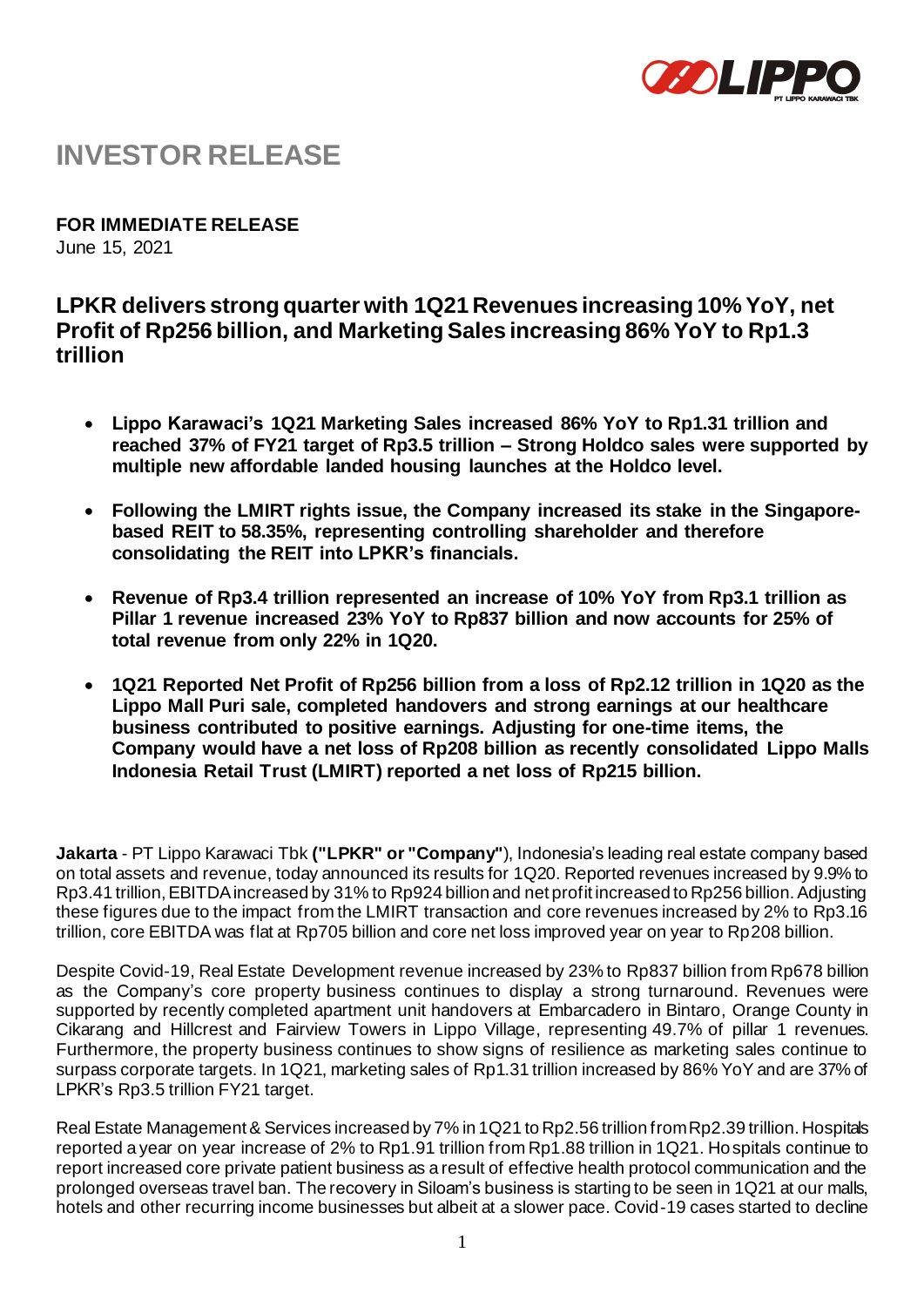

in 1Q21 as vaccination rollout and overcoming the holiday travel period brought cases down to more manageable levels. This corresponded to increases in mall footfall traffic that have recovered to 61% of pre pandemic levels and to increases in hotel occupancy. Pillar 2 reported revenues now includes LMIRT (for 2 months in 1Q21) of Rp321 billion, normalizing this figure and the segment revenues reported a decline in 1Q21 year on year. Malls and Hotels continued to experience challenging pandemic-driven conditions, despite Hospitals experiencing significant business recovery.

# **LPCK resiliently navigates the Covid-19 crisis**

Lippo Cikarang reported a decline in revenues in 1Q21 of 58% to Rp239 billion from Rp574 billion in the year ago period. The decrease was due to slower revenue booking of residential sales, but this should increase with the upcoming Waterfront Estates handovers (scheduled for 2Q21) and new launches in 2H21 in Cikarang. Orange County apartment complex continued its handover of units (now 70% handed over) supporting a 5% year on year increase in revenues from apartments to Rp125 billion from Rp119 billion in the year ago period. Lippo Cikarang reached Rp381 billion in marketing sales in 1Q21, representing 33% of full year targets driven by strong industrial land sales.

### **Siloam reports highest quarterly EBITDA in history**

Siloam Hospitals performance remained very strong, increasing EBITDA by 78.5% to a record high of Rp564 billion from Rp316 billion YoY in 1Q21. This helped support Siloam's Net Profit After Tax increase to Rp144 billion from Rp16 billion in the year ago period. Hospital revenues reached Rp1.91 trillion, up from Rp1.88 trillion in the prior year. Healthcare continues to account for a majority of LPKR's revenues (56%) as the property business is just starting to rebound. Overall, revenue from LPKR's Real Estate Management & Other Services increased by 6.1% to Rp2.57 trillion, accounting for 75% of total revenue in 1Q21 compared to 77% in 1Q20.

|                                 |                         |       |             | Change |
|---------------------------------|-------------------------|-------|-------------|--------|
| (In Billion Rp)                 | <b>Income Statement</b> | 1Q21  | <b>1Q20</b> | YoY    |
| <b>SILOAM P&amp;L BREAKDOWN</b> |                         |       |             |        |
|                                 | Revenue                 | 1,912 | 1,876       | 1.9%   |
|                                 | <b>Gross Profit</b>     | 971   | 690         | 40.7%  |
|                                 | Opex                    | 408   | 374         | 9.1%   |
|                                 | <b>EBITDA</b>           | 564   | 316         | 78.5%  |
|                                 | Net Income After Tax    | 144   | 16          | 800.0% |

Siloam has expanded its COVID-19 testing capacity significantly to support Indonesia's effort to contain the Covid-19 virus. In supporting Indonesia's Covid testing campaign, Siloam has conducted over 340k PCR tests and more than 2.1 million rapid and serology tests. In 1Q21, Covid treatment and testing accounted for 18% of net gross operating revenues, or Rp420 billion in revenues from less than Rp100 billion in the year ago quarter. Currently, Siloam has 4 hospitals fully dedicated to COVID-19 treatment across the network. We are starting to see positive results from Management's shift of focus from expansion to asset monetization as more ramping up hospitals turn EBITDA positive.

| (In Billion Rp)    | <b>Income Statement</b>                    | <b>1Q21</b> | <b>1Q20</b> | <b>Change</b><br>YoY |
|--------------------|--------------------------------------------|-------------|-------------|----------------------|
| Revenue            |                                            |             |             |                      |
| <b>Development</b> | <b>Subtotal</b>                            | 837         | 678         | 23.5%                |
|                    | Real Estate Development                    | 837         | 678         | 23.5%                |
| Recurring          | <b>Subtotal</b>                            | 2,571       | 2,422       | 6.1%                 |
|                    | Healthcare                                 | 1,912       | 1,876       | 1.9%                 |
|                    | Malls                                      | 345         | 152         | 127.6%               |
|                    | Others (Real Estate Management & Services) | 298         | 360         | $-17.3%$             |
|                    | Fund Management/ Investment                | 16          | 34          | $-54.4%$             |
|                    | <b>Total Revenue</b>                       | 3,408       | 3,101       | 9.9%                 |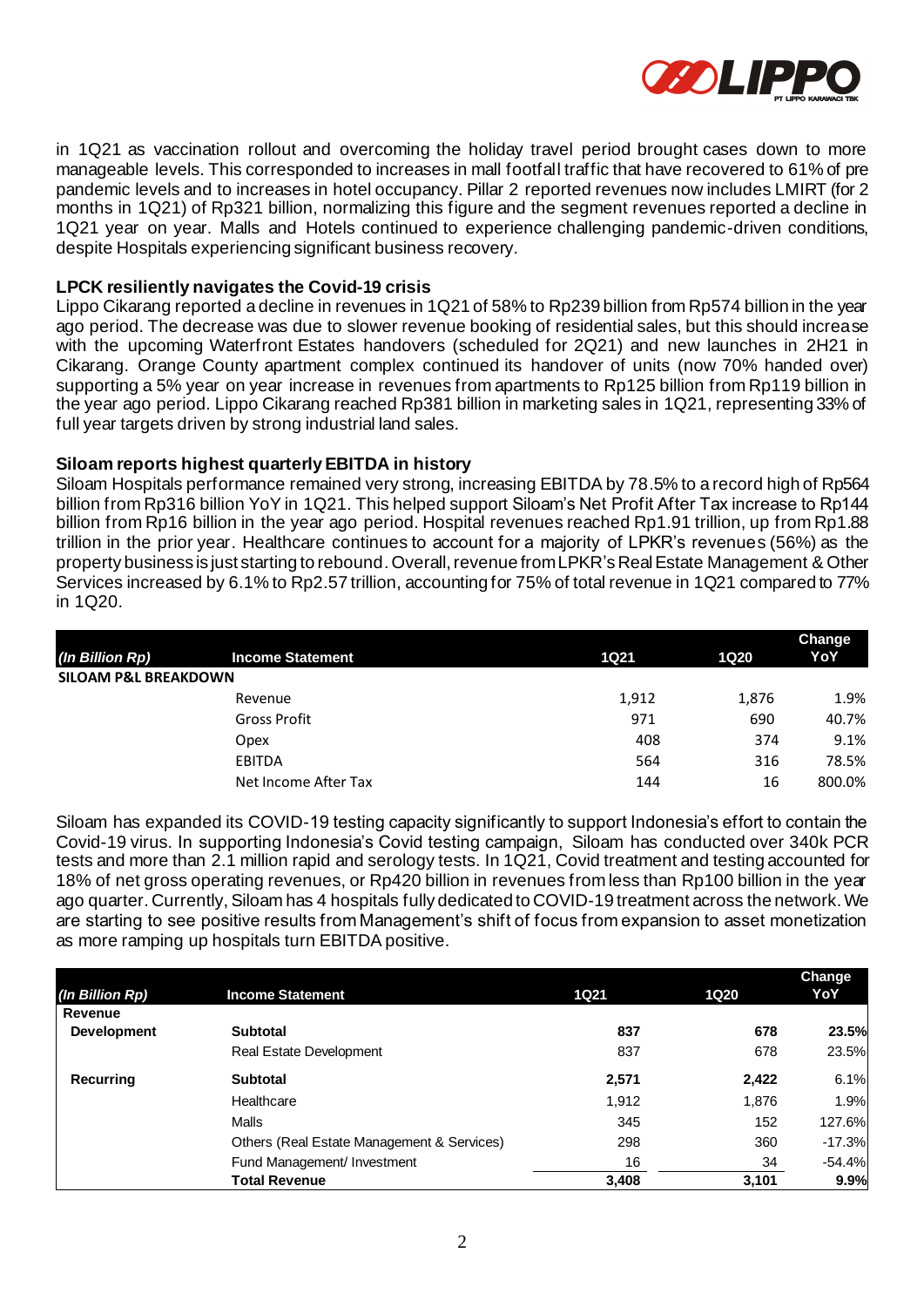

# **Consolidated Gross Profit increased by 23.3% YoY to Rp1.63 trillion in 1Q21**

LPKR booked gross profit of Rp1.63 trillion in 1Q21 compared to Rp1.32 trillion in 1Q20. The Real Estate Development segment reported a minor decrease in Gross Profit of 5.5% YoY to Rp318 billion in 1Q21 from Rp337 billion in 1Q20. The largest increase was in the Healthcare business as Siloam margins continued to widen from its Covid related business corresponding to an increase of 47.0% to Rp924 billion in gross profit. Additionally, the Malls segment increased 41.7% to Rp215 billion in gross profit year on year, as LMIRT accounted for Rp124 billion of the increase. Meanwhile, fund management, representing pillar 3 recorded a decrease of 54.4% due to the pandemic situation from the year ago period.

|                     |                                            |             |             | Change   |
|---------------------|--------------------------------------------|-------------|-------------|----------|
| (In Billion Rp)     | <b>Income Statement</b>                    | <b>1Q21</b> | <b>1Q20</b> | YoY      |
| <b>GROSS PROFIT</b> |                                            |             |             |          |
|                     | Real Estate Development                    | 318         | 337         | $-5.5%$  |
|                     | Healthcare                                 | 924         | 629         | 47.0%    |
|                     | Malls                                      | 215         | 151         | 41.7%    |
|                     | Others (Real Estate Management & Services) | 166         | 178         | $-6.6%$  |
|                     | Fund Management/ Investment                | 16          | 34          | $-54.4%$ |
| <b>Total</b>        |                                            | 1,638       | 1,329       | 23.3%    |
| GROSS MARGIN (%)    |                                            | 48%         | 43%         |          |

|                           |                                            |             |             | <b>Change</b> |
|---------------------------|--------------------------------------------|-------------|-------------|---------------|
| (In Billion Rp)           | <b>Income Statement</b>                    | <b>1Q21</b> | <b>1Q20</b> | YoY           |
| <b>OPERATING EXPENSES</b> |                                            |             |             |               |
|                           | <b>Real Estate Development</b>             | 265         | 382         | $-30.7%$      |
|                           | Healthcare                                 | 553         | 466         | 18.7%         |
|                           | Malls                                      | 219         | 65          | 235.9%        |
|                           | Others (Real Estate Management & Services) | 78          | 108         | $-27.9%$      |
|                           | Fund Management/ Investment                | 13          | 13          | 0.0%          |
| <b>Total</b>              |                                            | 1.127       | 1.034       | 9.1%          |
| OPEX / REVENUES           |                                            | 33%         | 33%         |               |

\*Gross profit and operating expenses in above tables exclude final tax

#### **Consolidated 1Q21 EBITDA increased by 31.1% YoY to Rp924 billion**

LPKR's reported EBITDA in 1Q21 increased by 31.1% YoY to Rp924 billion from Rp704 billion in 1Q20. Siloam Hospitals reported EBITDA growth of 78.5% YoY to Rp564 billion driven higher EBITDA at Siloam Mampang and Kelapa Dua hospitals which are utilized for the treatment of Covid. After normalizing for the EBITDA of Rp161 billion contributed by LMIRT, core EBITDA growth was flat across the consolidated business. The lower EBITDA in the Real Estate Development business is led by a decline in EBITDA at LPCK of 84% to Rp32 billion due to fewer handovers, while Holdco EBITDA improved to Rp88 billion from negative Rp27 billion in 1Q20.

|                      |                                            |             |      | Change   |
|----------------------|--------------------------------------------|-------------|------|----------|
| (In Billion Rp)      | <b>Income Statement</b>                    | <b>1Q21</b> | 1Q20 | YoY      |
| <b>EBITDA</b>        |                                            |             |      |          |
|                      | <b>Real Estate Development</b>             | 122         | 178  | $-31.6%$ |
|                      | Healthcare                                 | 564         | 316  | 78.4%    |
|                      | Malls                                      | 135         | 99   | 35.7%    |
|                      | Others (Real Estate Management & Services) | 100         | 88   | 12.8%    |
|                      | Fund Management/ Investment                | 3           | 23   | $-84.7%$ |
| <b>Total</b>         |                                            | 924         | 704  | 31.1%    |
| <b>EBITDA MARGIN</b> |                                            | 27%         | 23%  |          |

Consolidated EBITDA Margin has improved to 27% in FY20 from 23% in 1Q21. The biggest driver of the EBITDA margin strength is the high margin Covid treatment and testing business at our healthcare segment. On an as reported basis, net profit after tax totaled Rp256 billion and representing a solid improvement from the Rp2.1 trillion loss reported in the year ago period.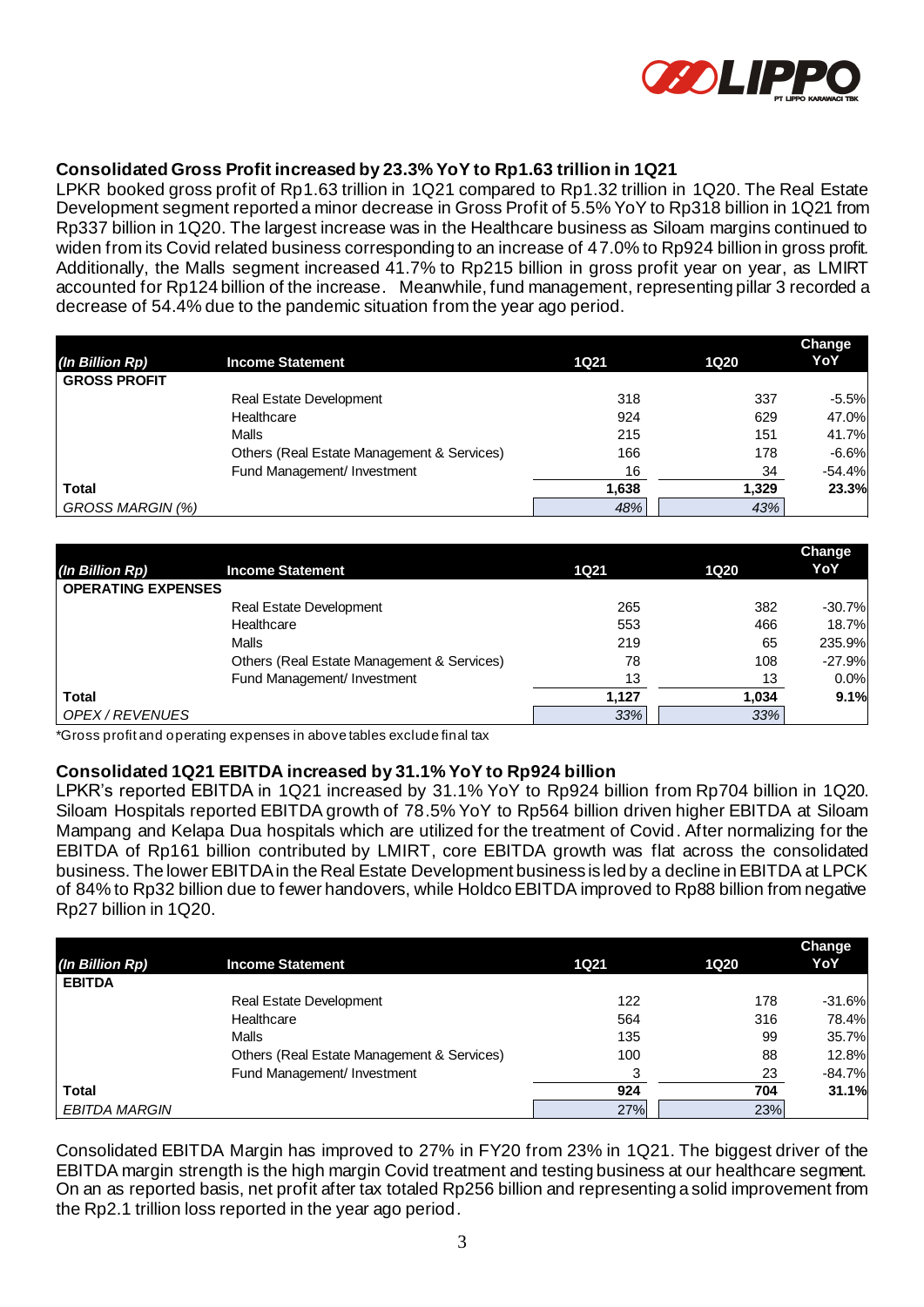

# **Recent Events**

In 1Q21, the Company participated in the rights issue at LMIR Trust resulting in LPKR increasing its stake in LMIR Trust to 58.4% from 32.3% at FY20. Following the increase in ownership, LPKR is now a majority shareholder in LMIR Trust and will consolidate the REIT using the the gradual combination method on LPKR's balance sheet and no longer treat the REIT using the equity method for accounting. The sale of Lippo Mall Puri for Rp3.5 trillion accounted for Rp1.08 trillion in EBITDA and Rp991 billion in net profit on a stand-alone basis. In addition to the divestment of Lippo Mall Puri to LMIRT for Rp3.5 trillion in January 2021 with LPKR receiving Rp1.93T in Liquidity and 3.5 billion LMIRT units valued at ~Rp2.5T based on current market prices.

LPKR launched a new landed residential project, Cendana Parc on Saturday, June 6, 2021 in Lippo Village. All 467 homes were sold in this first of three phases, with the target to launch phase 2 in July and phase 3 likely in 4Q21. In total, Cendana Parc phase 1 generated over Rp401.4 billion in marketing sales and 36,495 sqm of land. Phase 2 and 3 should generate another Rp500 billion in marketing sales when launched in 2H21.

CEO of Lippo Karawaci, John Riady stated, "In 2021 our property business continues to strengthen as 1Q21 marketing sales increased 86% to Rp1.31 trillion in the first quarter, while our Pillar 2 businesses continue to show positive signs of improvement as vaccinations increase. As a Group, we are supporting Government vaccination efforts through our malls and Siloam Hospitals, having vaccinated nearly 150,000 Indonesians"

| Project                   | Location                 | <b>FY21 Marketing</b><br><b>Sales Target</b><br>(RpBn) | Sales (RpBn) | sold  | 1Q21 Marketing 1Q21 Units 1Q21 Land ASP<br>(Rpm per sqm) |
|---------------------------|--------------------------|--------------------------------------------------------|--------------|-------|----------------------------------------------------------|
| Holdco                    |                          | 2,360                                                  | 929          | 1,270 | 13.6                                                     |
| Lippo Village             | West Greater Jakarta     | 1,650                                                  | 682          | 673   | 12.1                                                     |
| Holland Village Manado    | Manado, North Sulawesi   | 40                                                     | 13           | 11    | 10.2                                                     |
| Tanjung Bunga             | Makassar, South Sulawesi | 160                                                    | 41           | 106   | 5.3                                                      |
| San Diego Hills           | Karawang, West Java      | 260                                                    | 84           | 448   | 21.4                                                     |
| Kemang Village            | South Jakarta            | 50                                                     | 50           | 5     | 16.4                                                     |
| Hillcrest & Fairview (LV) | West Greater Jakarta     | 65                                                     | 27           | 14    | 16.5                                                     |
| St. Moritz                | West Jakarta             | 5                                                      | 5            | 2     | 15.8                                                     |
| Holland Village Jakarta   | North East Jakarta       | 75                                                     | 8            | 4     | 20.6                                                     |
| Lippo Office Thamrin      | Central Jakarta          | 15                                                     | 16           | 2     | 41.5                                                     |
| <b>Embarcadero Suites</b> | Tangerang                | 40                                                     | 4            | 5     | 15.4                                                     |
| <b>Lippo Cikarang</b>     |                          | 1,140                                                  | 381          | 189   | 5.2                                                      |
| Residential               | East Greater Jakarta     | 25                                                     | 9            |       | 7.6                                                      |
| Waterfront                | East Greater Jakarta     | 600                                                    | 104          | 120   | 10.4                                                     |
| Commercial                | East Greater Jakarta     | 65                                                     | 53           | 2     | 4.9                                                      |
| Industrial                | East Greater Jakarta     | 400                                                    | 203          | 50    | 1.9                                                      |
| Orange County             | East Greater Jakarta     | 50                                                     | 12           | 10    | 14.9                                                     |
| Total                     |                          | 3,500                                                  | 1,310        | 1,459 |                                                          |

# **About Lippo Karawaci ("LPKR") [\(www.lippokarawaci.co.id\)](http://www.lippokarawaci.co.id/)**

Listed on the Indonesia Stock Exchange, Lippo Karawaci ("LPKR") is Indonesia's leading integrated real estate company with total assets of US\$4.4 billion at 31 March 2021. Our core business comprises urban residential developments, lifestyle malls and healthcare. We are also actively involved in integrated developments, hospitality, township development and management, as well as asset management services.